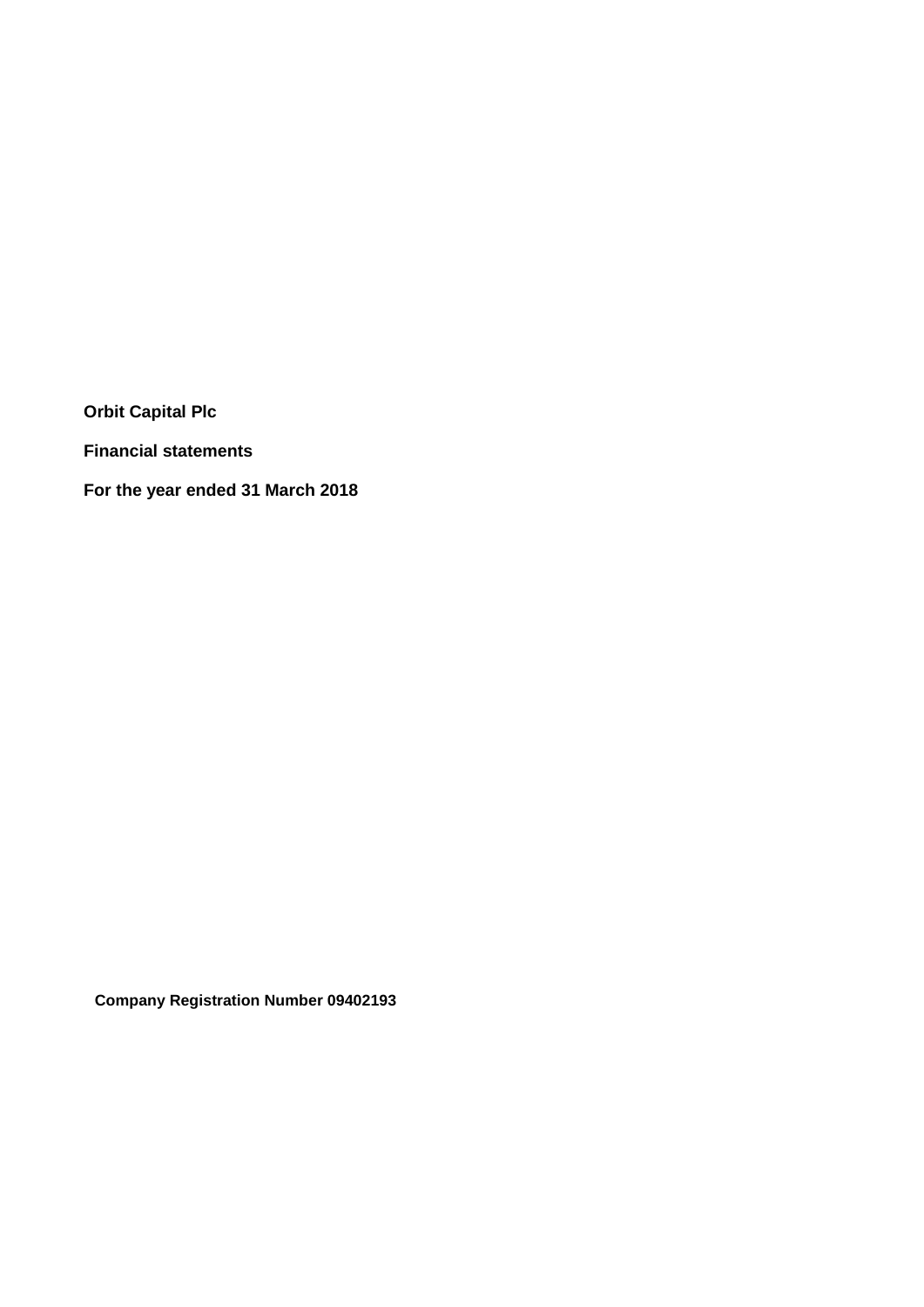# **CONTENTS**

|                                                                  | <b>PAGE</b>     |
|------------------------------------------------------------------|-----------------|
| <b>Executive Officers and Advisers</b>                           |                 |
| <b>Strategic Report</b>                                          | 2               |
| Directors' Report                                                | 4               |
| Audit and Risk Committee Report                                  | $\overline{7}$  |
| Independent Auditor's Report to the Members of Orbit Capital Plc | 8               |
| Statement of Comprehensive Income                                | 12 <sup>2</sup> |
| <b>Statement of Financial Position</b>                           | 13              |
| <b>Cash Flow Statement</b>                                       | 14              |
| Notes to the Financial Statements                                | 15              |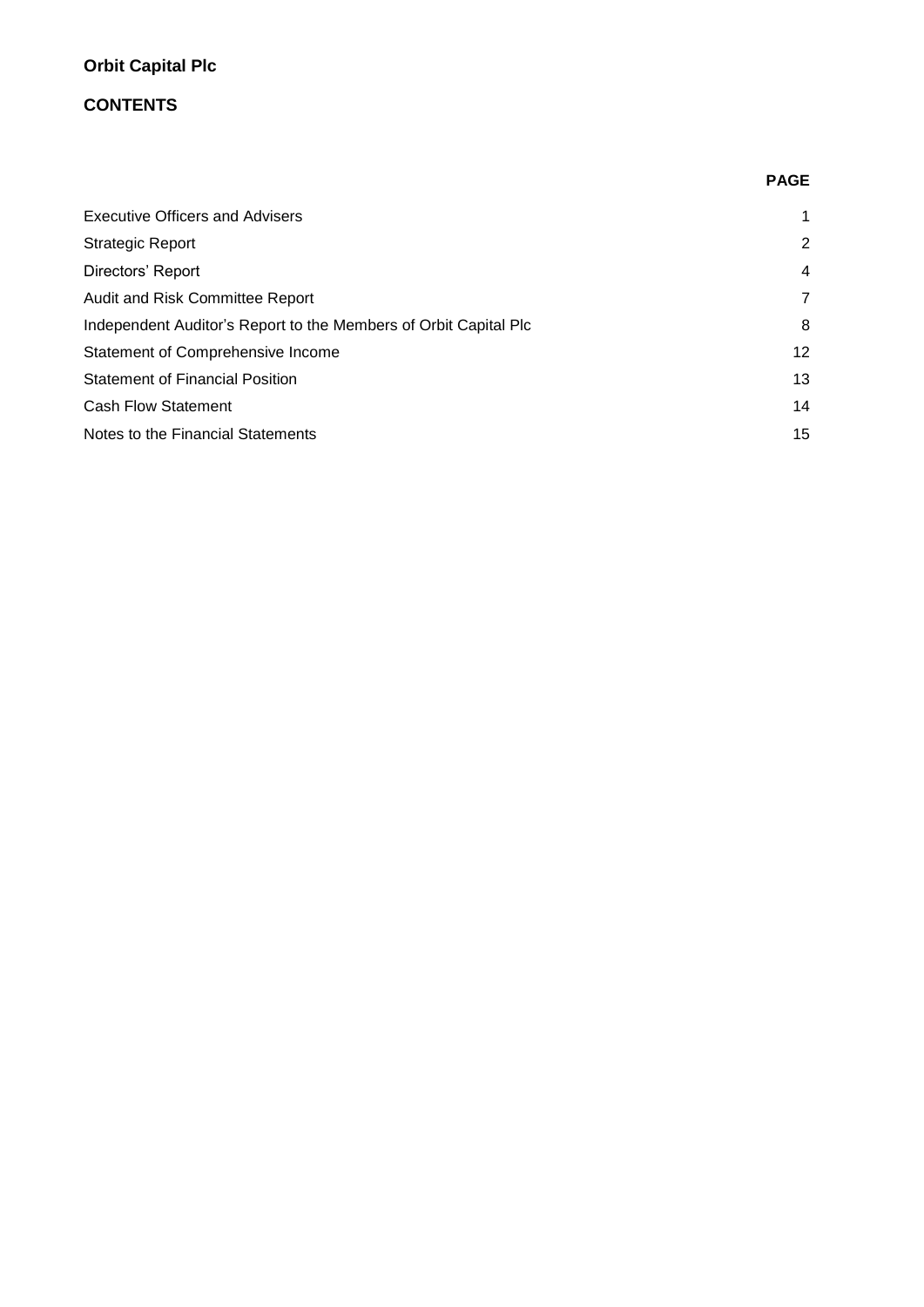# **Executive Officers and Advisors**

## **Directors**

The company was incorporated on 22 January 2015 and all directors were appointed on the same date.

The directors of the company who were in office during the period and up to the date of signing the financial statements were:

| <b>Name</b>            | <b>Position</b>               | Appointed/resigned       |
|------------------------|-------------------------------|--------------------------|
| <b>David Weaver</b>    | Non-Executive Director/Chair  |                          |
| <b>David Young</b>     | Non-Executive Director        |                          |
| <b>Stuart Fisher</b>   | Non-Executive Director        |                          |
| <b>Lorne Williams</b>  | Non-Executive Director        |                          |
| Dina Shah              | Non-Executive Director        | Resigned 31 March 2018   |
| <b>Mark Hoyland</b>    | <b>Executive Director</b>     | Appointed 17 July 2017   |
| <b>Suzanne Forster</b> | <b>Group Finance Director</b> | Resigned 1 August 2017   |
| <b>Joy Baggaley</b>    | <b>Group Finance Director</b> | Appointed 1 January 2018 |
| <b>Richard Wright</b>  | Secretary                     |                          |

## **Executive officers**

The company had no employees during the period other than directors (2017: Nil). The executive officers and staff of the parent association provide services to Orbit Capital Plc through a service agreement. The executive officers of Orbit Group Limited, the parent association, are listed in their financial statements.

## **Advisors**

| <b>Independent Auditors</b> | <b>Principal Solicitors</b> | <b>Registered office</b>    |
|-----------------------------|-----------------------------|-----------------------------|
| <b>KPMG LLP</b>             | <b>Trowers and Hamlins</b>  | <b>Garden Court</b>         |
| One Snowhill                | 3 Bunhill Row               | <b>Binley Business Park</b> |
| Snow Hill Queensway         | London                      | Harry Weston Road           |
| Birmingham                  | EC1Y8YZ                     | <b>Binley</b>               |
| <b>B4 6GH</b>               |                             | Coventry                    |
|                             |                             | CV3 2SU                     |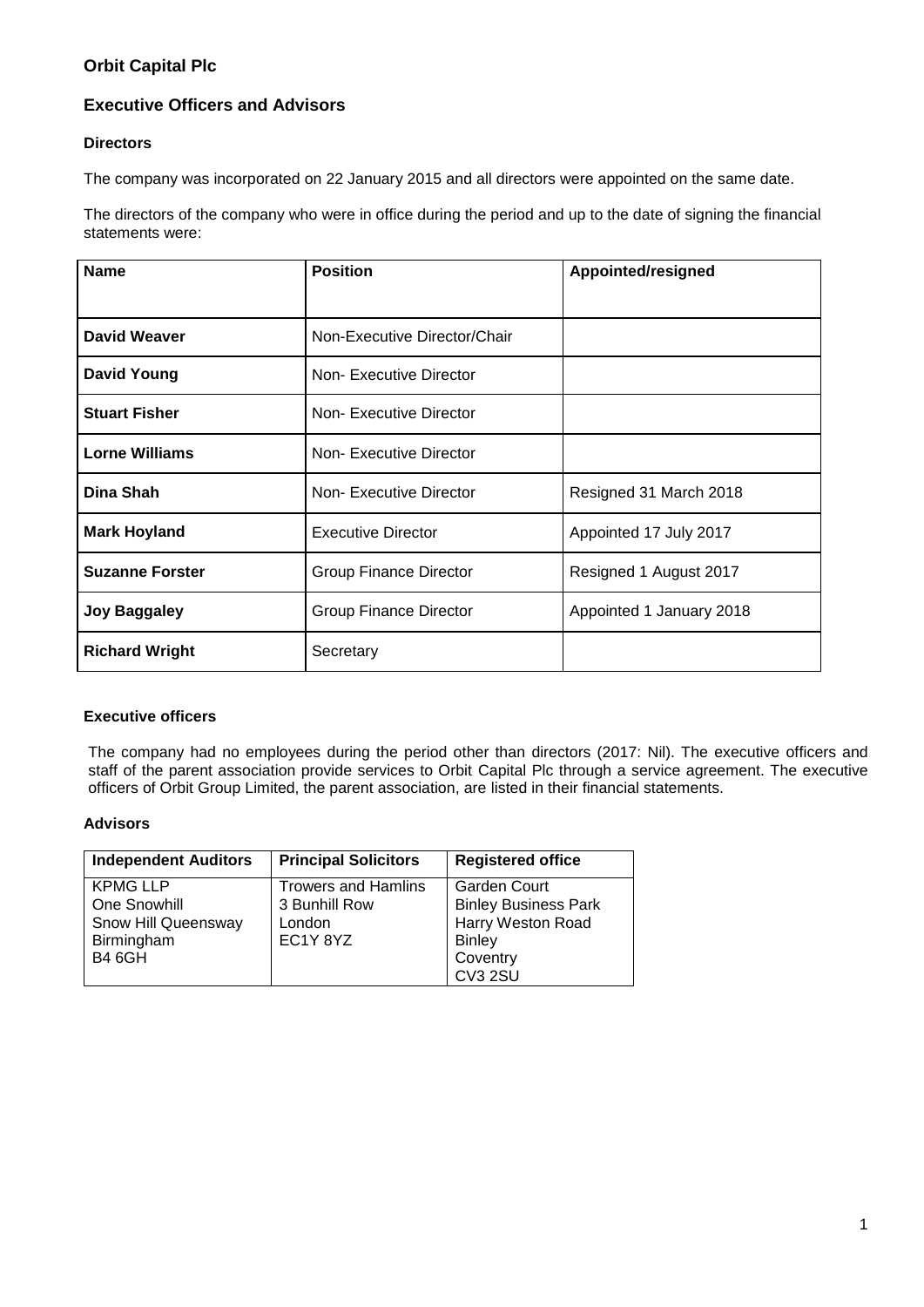## **Strategic Report**

## **Date of incorporation and principal activities**

Orbit Capital Plc (the company) was incorporated on 22 January 2015. The directors present the strategic report for the year ended 31 March 2018.

The principal activity of the company is to act as an onward lender of monies raised via the debt capital market to the operating associations of the Orbit Group, namely Orbit Heart of England Housing Association Limited, Orbit South Housing Association Limited and Orbit Group Limited itself. This is expected to continue into the foreseeable future.

#### **Review of the business and future developments**

The company arranged its first public bond issue on 24 March 2015 with an initial issue of £200 million and retained bonds of £50 million, which were issued on 3 August 2016. The proceeds of both issues were on lent to the operating associations. The company arranged its second public bond issue on 7 June 2018 raising £450 million which was used to restructure the groups existing debt portfolio and provide long term funding to support the group strategy.

The company makes a charge to the operating associations set at a level sufficient to recover interest payable to bond holders and all operating costs, resulting in a breakeven position. The directors are therefore satisfied with the results for the period and expect future performance to continue on the same basis.

## **Key performance indicators (KPIs)**

The company operates as a group funding vehicle with the intention of breaking even and has no specific key performance indicators. KPI's for Orbit Group are included in the operating and financial review statement in the group's annual report.

## **Principle risks and uncertainties**

The principle risk of the company is the inability to meets its obligations in respect of the Bond Trustees and counterparty risk in respect of other group members/parent. The key risks identified are:

- loan covenant breach
- parent company does not perform in line with the business plan
- registered providers impacted by welfare reform and accessing funds

Our approach to risk management is embedded across the business as part of our cycle of activity. Arrangements are in place that robustly manage the operational and strategic risks that threaten our business plan, future performance, solvency and liquidity. The business continuously manages the risks identified above by monitoring the loan covenants, liquidity and reference to the group risk register and the factors that impact these risks.

#### **Financial risk management**

The company's operations expose it to a variety of financial risks. The group has in place a risk management programme that seeks to limit the adverse effects on the financial performance of the company and group by monitoring levels of debt finance and related finance costs. The key risks are as follows:

## *Interest rate risk*

At 31 March 2018, 100% of the company's debt was on fixed rate terms. There is no intention to repay any debt prior to maturity; therefore any movement in the market value of debt due to changes in interest rates is not deemed material to the ongoing operations of the company.

#### *Liquidity risk*

The company actively lends the full amount of the loans it has itself borrowed, thus the entity has assets to fully offset its liabilities and interest receivable to offset its interest payable.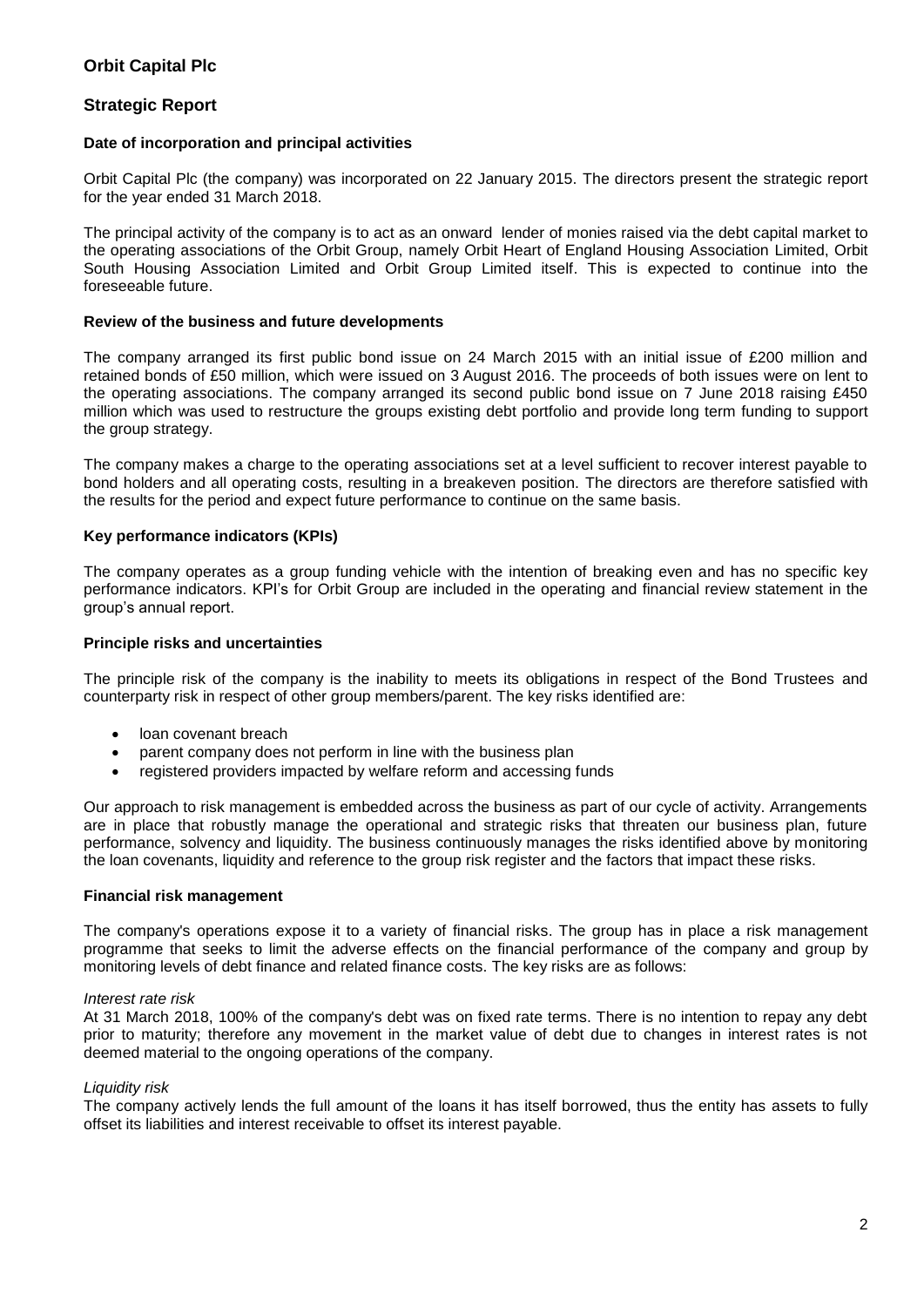# **Strategic Report**

*Credit risk*

The liabilities to bond holders are secured by a legal charge over property assets owned by the associations with a value in excess of total borrowings. The associations have entered into a guarantee with the company over future interest payments and the property security.

Approved by the Board of directors and signed by the order of the Board:

**Richard Wright Company Secretary**

**2 July 2018**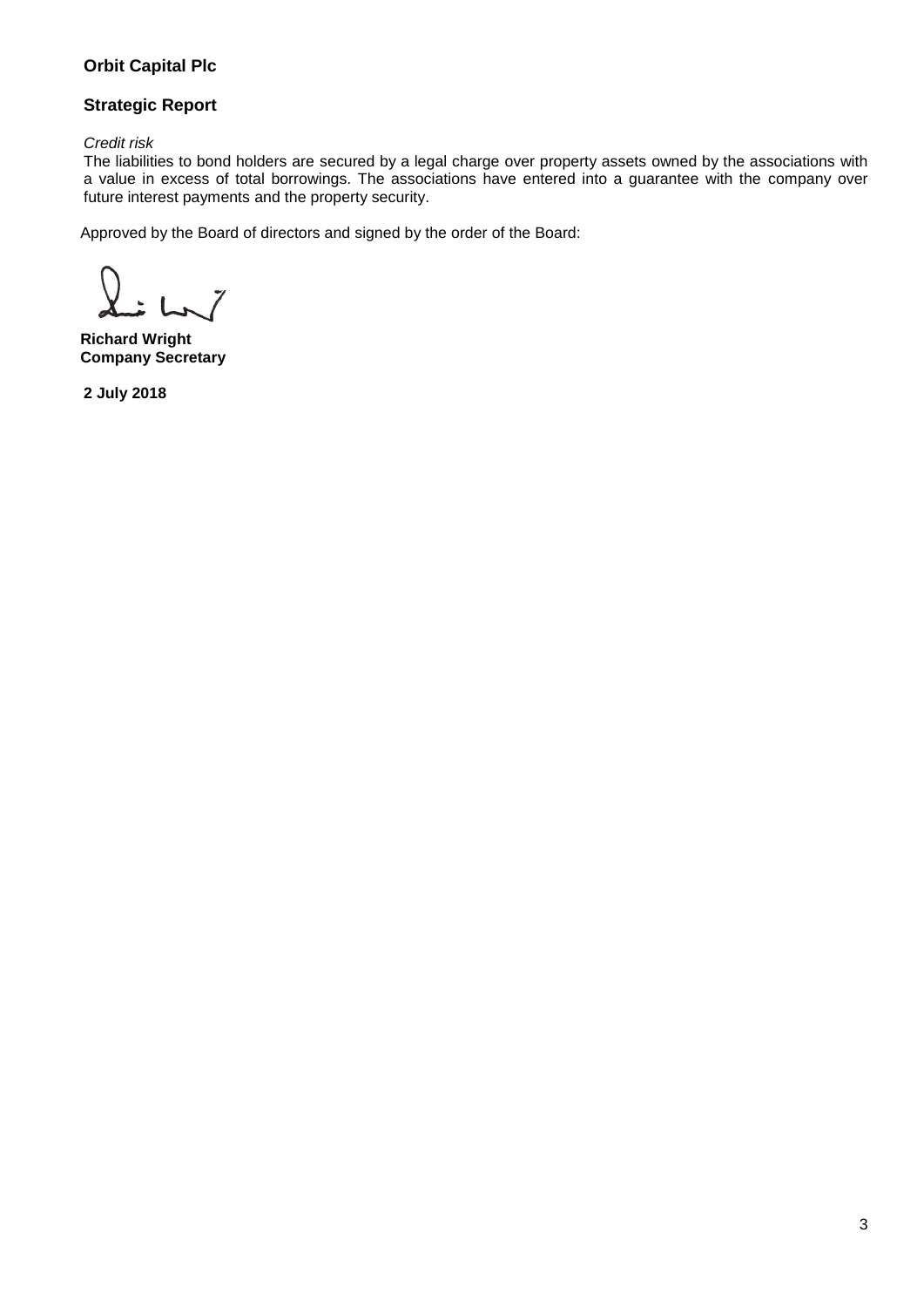## **Directors' Report**

The directors present their annual report on the affairs of Orbit Capital Plc (the company) and the audited financial statements for the year ended 31 March 2018.

## **Incorporation**

The company was incorporated on 22 January 2015 under the Companies Act 2006 number 9402193. The company's ultimate parent undertaking is Orbit Group Limited.

## **Results and dividends**

The profit for the year was £nil (2017: £nil). The directors do not recommend payment of a dividend.

## **Charitable donations**

There were no donations in the period.

#### **Directors**

The directors who served during the period and up to the date of signing the financial statements are shown on page 1. The directors benefit from a qualifying third party indemnity provision indemnifying them against legal claims from third parties that has been in place throughout the financial period and up to and including the date that the financial statements are signed. The company is a wholly owned subsidiary of Orbit Group Limited.

#### **Statement of directors' responsibilities**

The directors are responsible for preparing the strategic report, directors' report and the financial statements in accordance with applicable law and regulations.

Company law requires the directors to prepare financial statements for each financial year. Under that law they are required to prepare the financial statements in accordance with UK accounting standards, including FRS 102 *The Financial Reporting Standard applicable in the UK and Republic of Ireland*.

Under company law the directors must not approve the financial statements unless they are satisfied that they give a true and fair view of the state of affairs of the company and of its profit or loss for that period. In preparing these financial statements, the directors are required to:

- select suitable accounting policies and then apply them consistently;
- make judgements and estimates that are reasonable and prudent;
- state whether applicable UK accounting standards have been followed, subject to any material departures disclosed and explained in the financial statements;
- assess the company's ability to continue as a going concern, disclosing, as applicable, matters related to going concern; and
- use the going concern basis of accounting unless they either intend to liquidate the company or to cease operations, or have no realistic alternative but to do so.

The directors are responsible for keeping adequate accounting records that are sufficient to show and explain the company's transactions and disclose with reasonable accuracy at any time the financial position of the company and enable them to ensure that its financial statements comply with the Companies Act 2006. They are responsible for such internal control as they determine is necessary to enable the preparation of financial statements that are free from material misstatement, whether due to fraud or error, and have general responsibility for taking such steps as are reasonably open to them to safeguard the assets of the company and to prevent and detect fraud and other irregularities.

The directors are responsible for the maintenance and integrity of the corporate and financial information included on the company's website. Legislation in the UK governing the preparation and dissemination of financial statements may differ from legislation in other jurisdictions.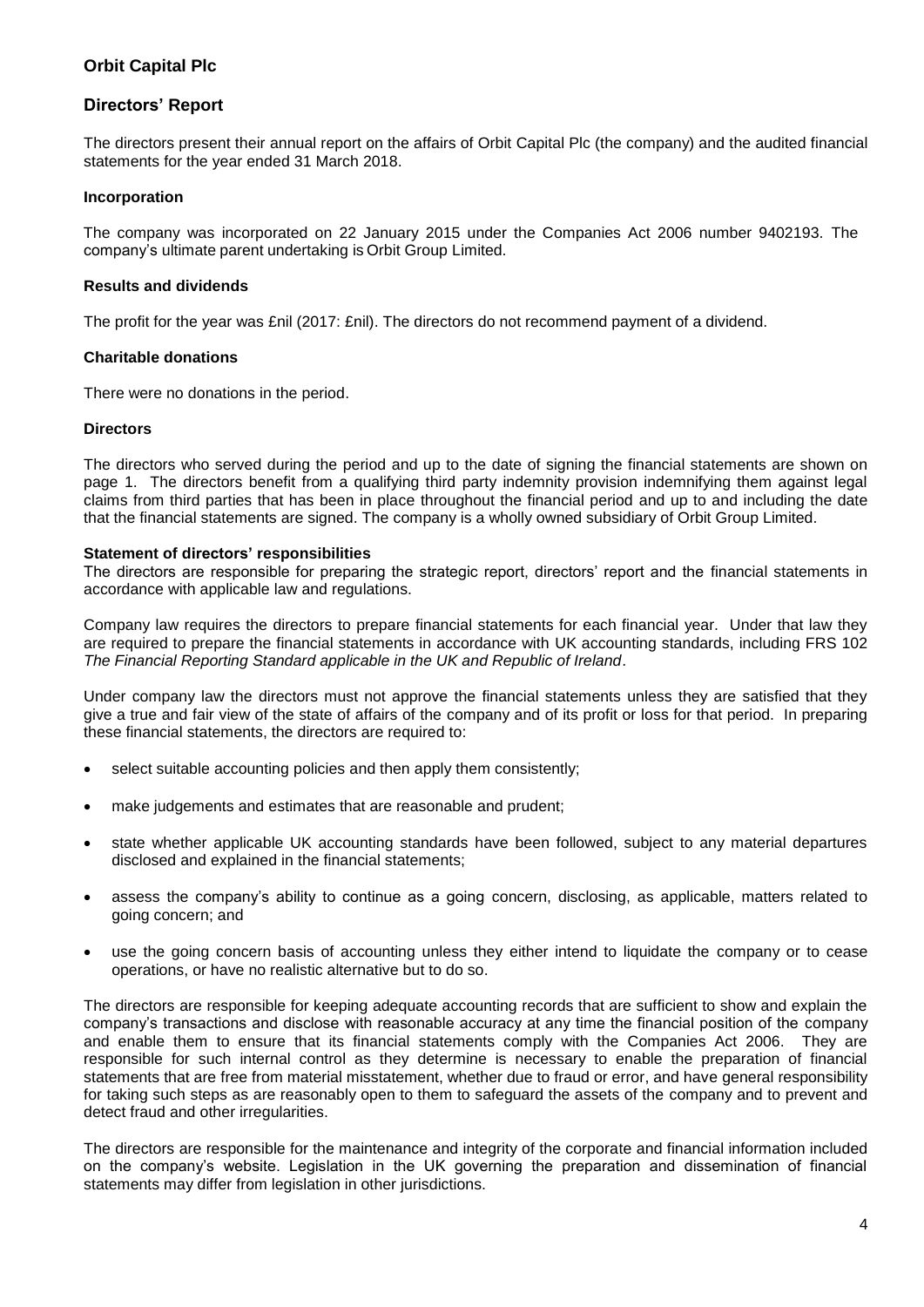## **Directors' Report**

## **Responsibility statement of the directors in respect of the annual financial report**

We confirm that to the best of our knowledge:

- the financial statements, prepared in accordance with the applicable set of accounting standards, give a true and fair view of the assets, liabilities, financial position and profit or loss of the company; and
- the strategic report and directors' report includes a fair review of the development and performance of the business and the position of the issuer, together with a description of the principal risks and uncertainties that they face.

We consider the annual report and accounts, taken as a whole, is fair, balanced and understandable and provides the information necessary for shareholders to assess the company's position and performance, business model and strategy.

## **Disclosure of information to auditors**

Each of the persons who are a director at the date of approval of this report confirms that:

- (1) So far as the director is aware, there is no relevant audit information of which the company's auditor is unaware; and
- (2) Each director has taken all the steps they ought to have taken as a director in order to make themselves aware of any relevant audit information and to establish that the company's auditor is aware of that information.

This confirmation is given and should be interpreted in accordance with the provisions of s418 of the Companies Act 2006.

### **Going concern**

The financial statements are prepared on a going concern basis.

Orbit Capital Plc was established as a vehicle for issuance of public bonds on behalf of Orbit Group for the purpose of on-lending to the operating associations. An intra group loan agreement has been entered into by all of the associations which provide a commitment to Orbit Capital to pay interest on intra group loans. The Board confirms that the company has adequate resources to continue in operational existence for the foreseeable future. The company also has the continued support of its parent, Orbit Group Limited. Accordingly the company adopts the going concern basis in its financial statements.

## **Viability Statement**

As required by the provisions of the UK Corporate Governance Code, the directors have assessed the long term viability of Orbit Capital Plc for a period of three years, taking into account the company's current position and the potential impact of the principle risks documented on page 2 of the strategic report. The long term nature of the company's activity is to hold long term bonds and on-lend within the group with repayment due in 27 years.

In making this assessment the directors have considered the following core business processes:

- Five year group business plan which demonstrates the ability of the parent to service the debt, taking into account detailed stress testing of the plan. This involves flexing a number of assumptions underlying the forecast both individually and together under particular scenarios.
- Risk management as set out in the risk section of the strategic report, Orbit Capital Plc has a structured approach to the management of risk and the principle risks identified and reviewed regularly by the board.
- Liquidity based on the output of the business plan and regular reforecasting of cashflows the board reviews the liquidity position of the group, ensuring funding is secured in accordance with group's treasury policy.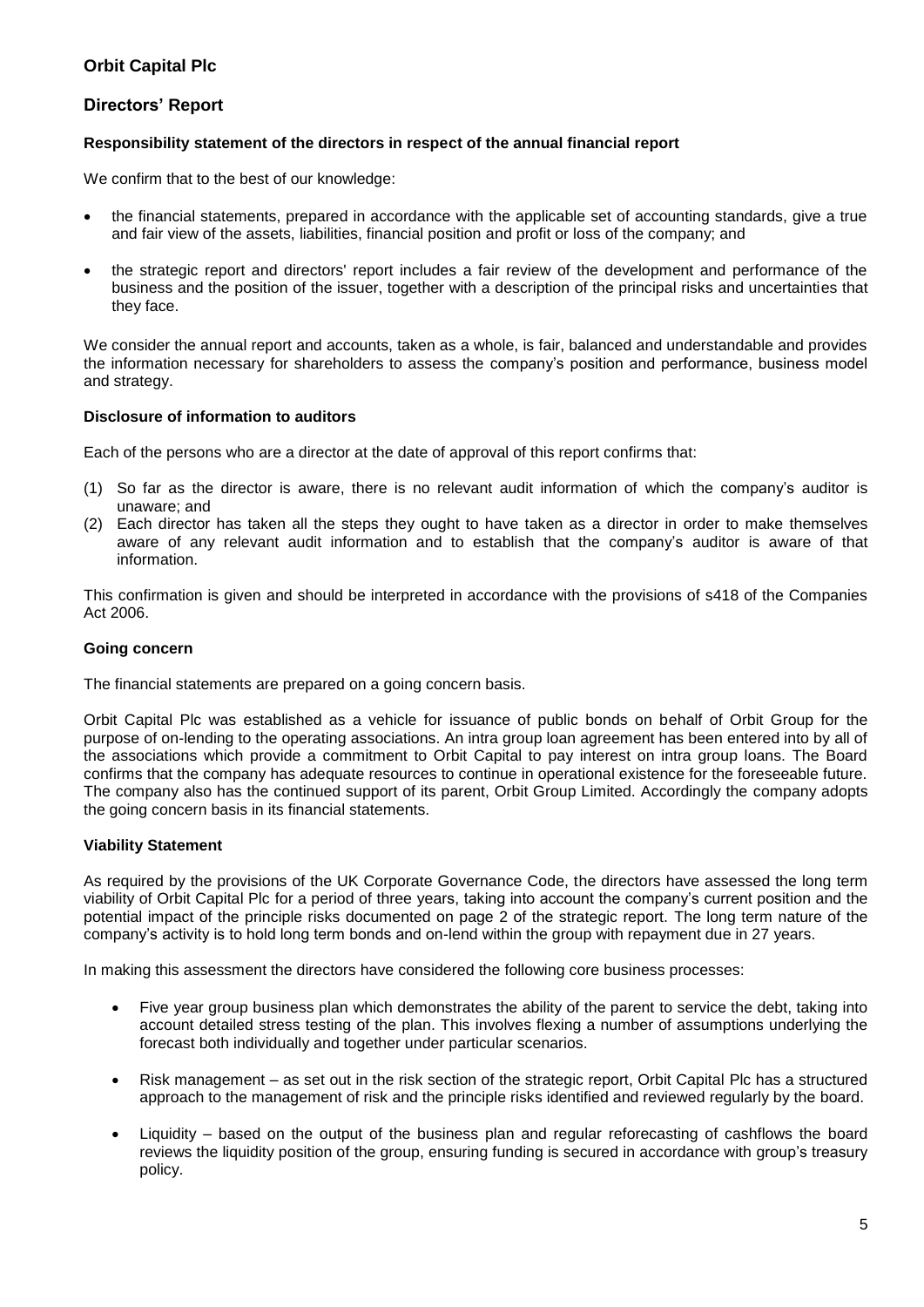# **Directors' Report**

• The liabilities to bond holders are secured by a legal charge over property assets owned by the associations with a value in excess of total borrowings. The associations have entered into a guarantee with the company over future interest payments and the property security.

On the basis of this and other matters considered and reviewed by the board during the year, the board has reasonable expectations the group will be able to continue in operation and meet its liabilities as they fall due over the three year period used for this assessment.

## **Independent auditors**

KPMG LLP was reappointed as the company's auditor for the year.

A resolution to re-appoint the auditors for external audit services will be proposed at the Orbit Group Limited Annual General Meeting.

Approved by the Board of directors and signed by the order of the Board:

**Richard Wright Company Secretary**

**2 July 2018**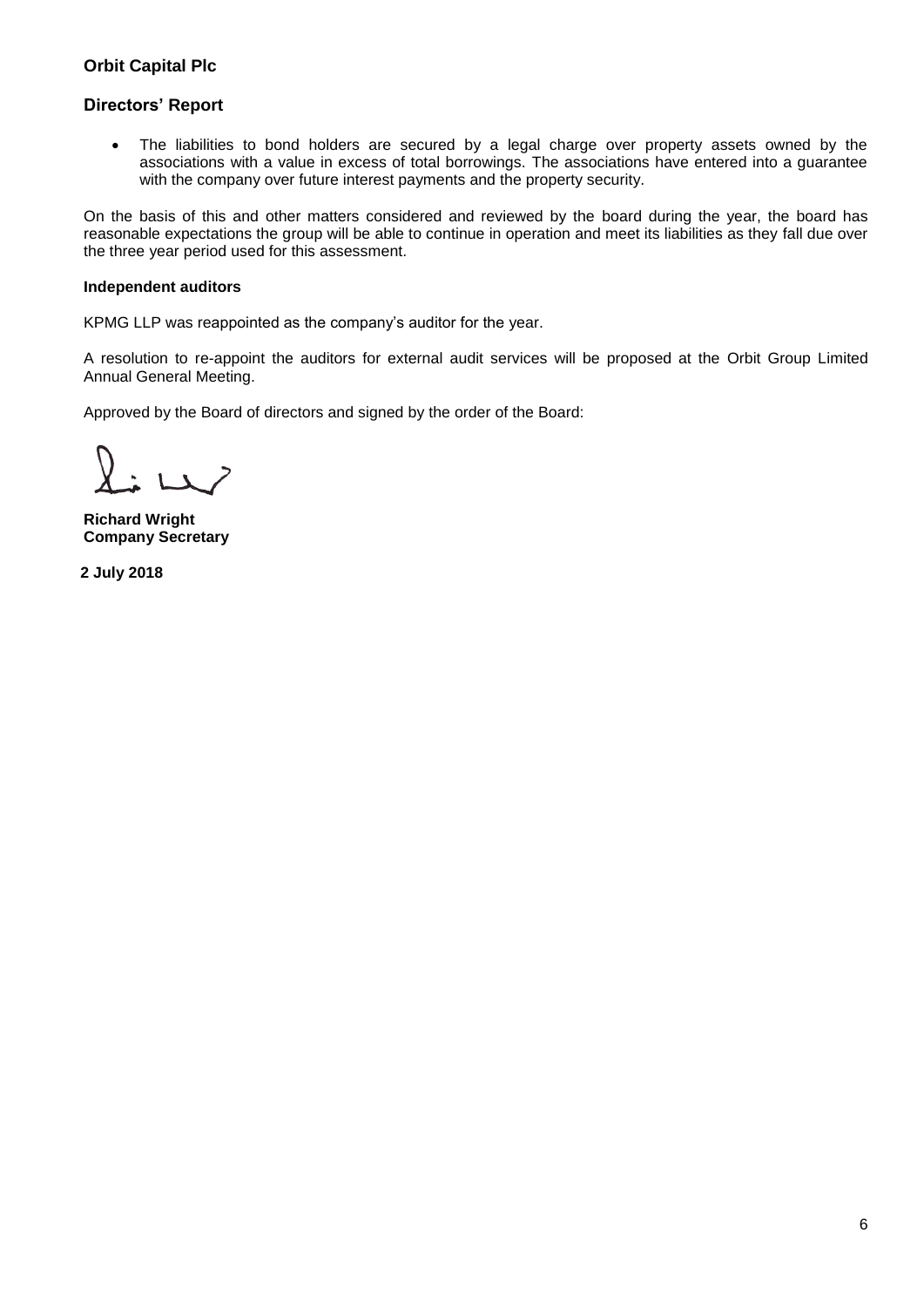## **Audit and Risk Committee Report**

#### **Audit and Risk Assurance Committee**

On an annual basis, the committee reviews the effectiveness of the external audit function by scrutinising the external auditor's performance and evaluating service delivery. This is done using feedback from colleagues and leaders and the committee's own experience. The independence of the external auditor is also assessed, to make sure that the operational teams remain independent in nature, character and judgment and that our relationship with them remains objective, reasonable and proportionate.

The committee is satisfied that the key personnel from KPMG involved in delivering the audit service demonstrate the appropriate levels of objectivity and independence.

## **Significant issues considered by the Audit and Risk Assurance Committee for the year ended 31 March 2018**

Significant issues were discussed with management and KPMG in January 2018 when the Audit and Risk Assurance Committee reviewed KPMG's audit planning memorandum and at the conclusion of the audit when the financial statements were reviewed in July 2018. The audit planning memorandum identified a key audit matter which is considered below.

## **Inability to service debt**

The principal risk facing the company would be an inability of the group to service the debt and repay the debtor as it falls due. Management gave assurances that the risk is mitigated and the group could service the debt as the group has intra group loan agreements and internal control arrangements in place as well as having a strong liquidity position with £225 million of undrawn secured loans and £50 million of cash at 31 March 2018. KPMG explained their audit testing of the risk of servicing the debt. The Audit and Risk Assurance Committee questioned management and KPMG on the work performed and were satisfied that group could service the debt when it falls due.

The committee considers the operations of internal audit and the appointment of external auditors, the scope of their work and their reports. The Committee monitors the implementation of our risk management strategy and internal audit plans. It reports to the group board on the effectiveness of the internal control arrangements and considers the financial statements before they are presented to the board for approval.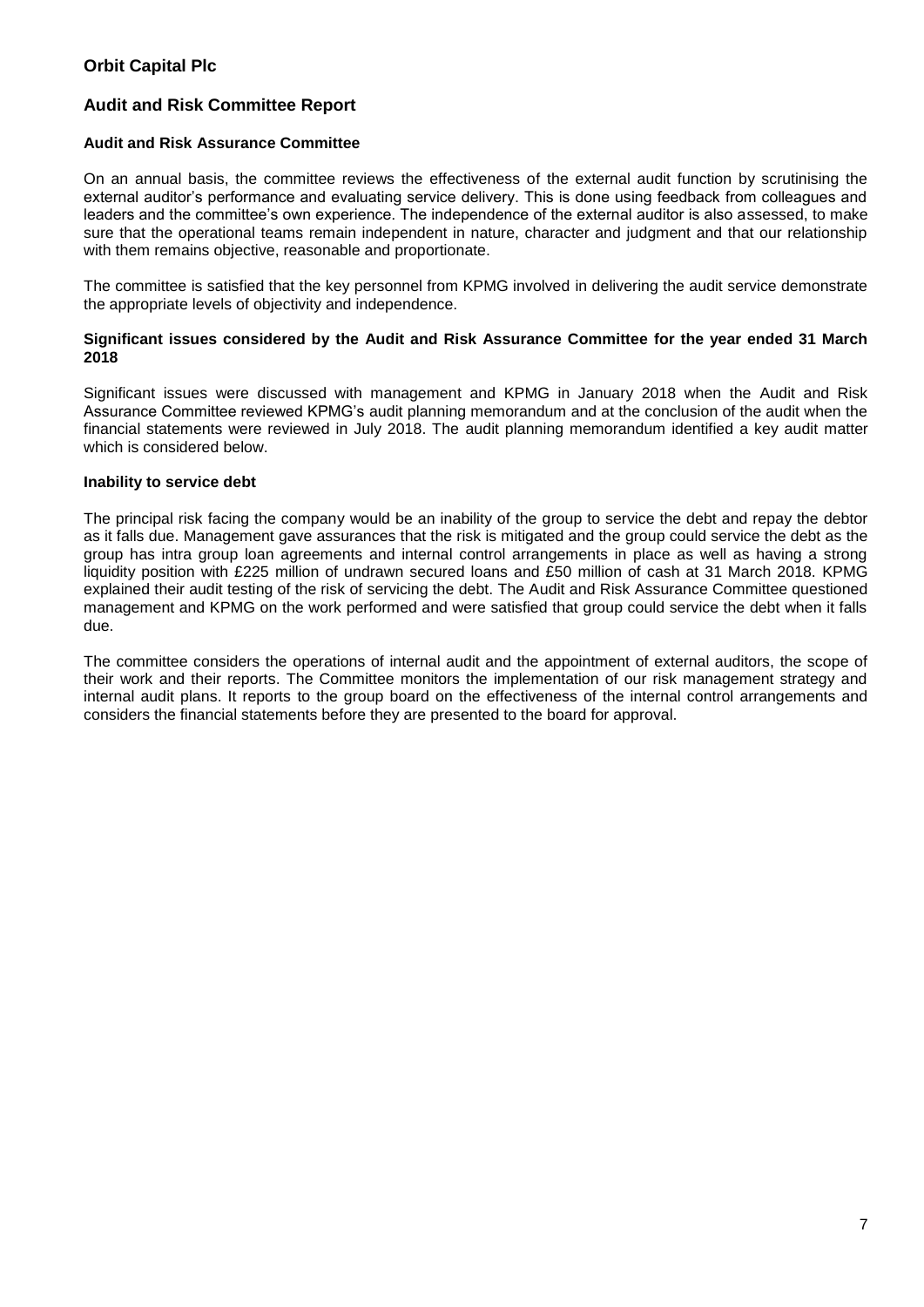## **Independent Auditor's Report to the Members of Orbit Capital Plc For the year ended 31 March 2018**

## **1 Our opinion is unmodified**

We have audited the financial statements of Orbit Capital plc ("the Company") for the year ended 31 March 2018 which comprise the Statement of Comprehensive Income, Statement of Financial Position, Cash Flow Statement and the related notes, including the accounting policies in note 1.

In our opinion the financial statements:

- give a true and fair view of the state of the Company's affairs as at 31 March 2018 and of its result for the year then ended;
- have been properly prepared in accordance with UK accounting standards, including FRS 102 The Financial Reporting Standard applicable in the UK and Republic of Ireland; and
- have been prepared in accordance with the requirements of the Companies Act 2006.

## *Basis for opinion*

We conducted our audit in accordance with International Standards on Auditing (UK) ("ISAs (UK)") and applicable law. Our responsibilities are described below. We believe that the audit evidence we have obtained is a sufficient and appropriate basis for our opinion. Our audit opinion is consistent with our report to the audit committee.

We were appointed as auditor by the directors on 5 October 2015. The period of total uninterrupted engagement is for the 3 financial years ended 31 March 2018. We have fulfilled our ethical responsibilities under, and we remain independent of the Company in accordance with, UK ethical requirements including the FRC Ethical Standard as applied to listed public interest entities. No non-audit services prohibited by that standard were provided.

#### **2 Key audit matters: our assessment of risks of material misstatement**

Key audit matters are those matters that, in our professional judgment, were of most significance in the audit of the financial statements and include the most significant assessed risks of material misstatement (whether or not due to fraud) identified by us, including those which had the greatest effect on: the overall audit strategy; the allocation of resources in the audit; and directing the efforts of the engagement team. We summarise below the key audit matter (unchanged from 2017), in arriving at our audit opinion above, together with our key audit procedures to address this matter and, as required for public interest entities, our results from those procedures. This matter was addressed, and our results are based on procedures undertaken, in the context of, and solely for the purpose of, our audit of the financial statements as a whole, and in forming our opinion thereon, and consequently are incidental to that opinion, and we do not provide a separate opinion on this matter.

#### **Recoverability of Long Term Debtors**

*Long Term Debtors (amounts falling due in more than one year) £249.3 million (2017: £249.3 million)*

*Refer to page 7 (Audit & Risk Assurance Committee's Report), page 15 (accounting policy) and pages 18 to 19 (financial disclosures)*

#### The risk – low risk high value

The Company's primary activity is to issue bonds, source investor financing and on-lend to the Parent. It therefore has long term liabilities which relate to the bonds issued and long term intercompany debtors which relate to the loans provided to the Parent.

The carrying amount of the long term intercompany debtor balance represents 99% of the Company's total assets. Their recoverability is not at a high risk of significant misstatement or subject to significant judgement. However, due to their materiality in the context of the Company financial statements, this is considered to be the area that had the greatest effect on our overall Company audit.

Whilst there are small amounts of financial income and financial expense during the loan period, the risk mainly stems from the expectation of the ability of the Parent to repay the loan in 27 years (2045).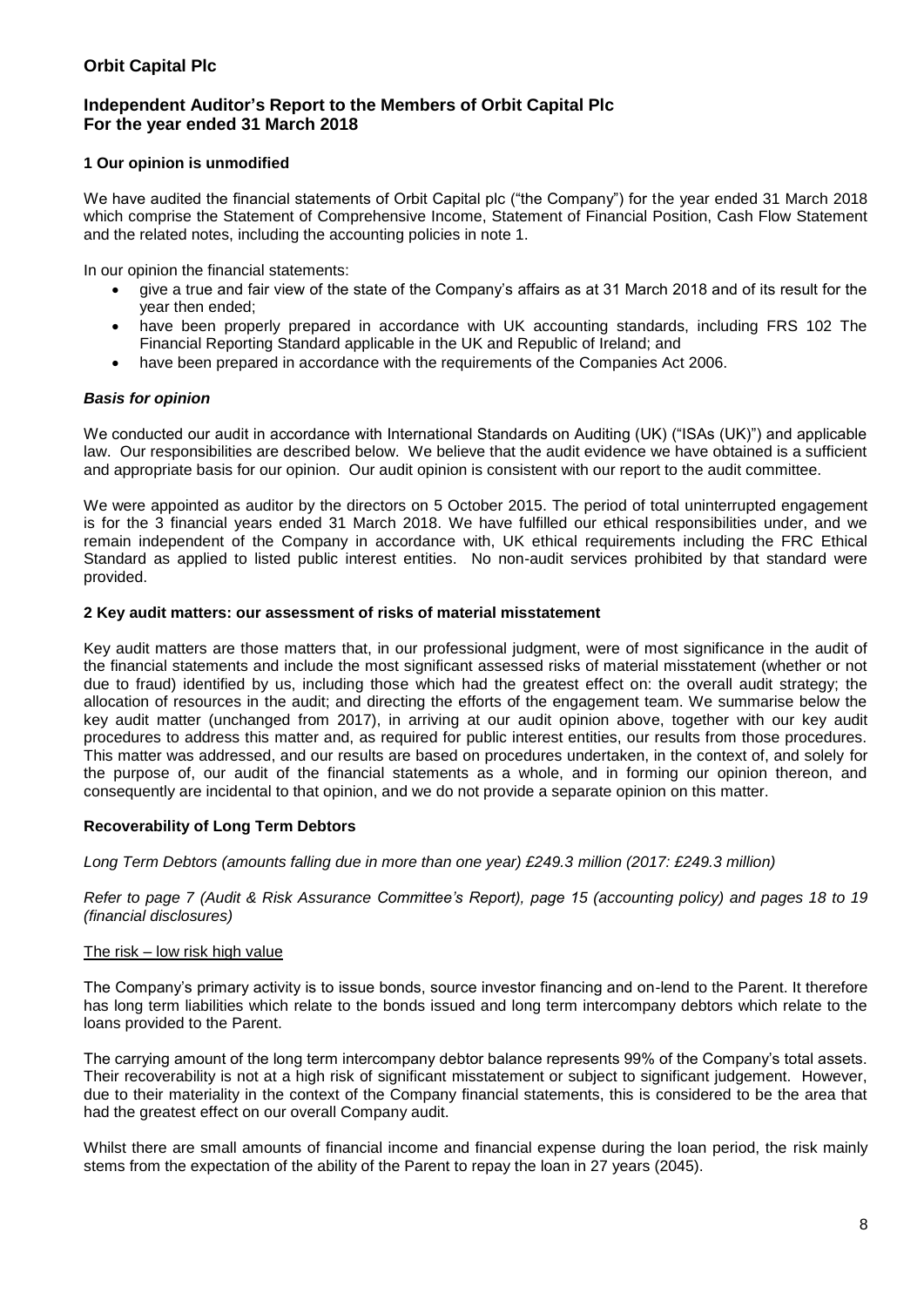## **Independent Auditor's Report to the Members of Orbit Capital Plc For the year ended 31 March 2018**

#### Our response

Our procedures included:

- i. **Assessment of Recoverability:** Assessing 100% of intercompany long term debtors owed by the Parent (2017: 100%) to identify, with reference to the Parent's financial draft balance sheet, whether they have a positive net asset value and sufficient headroom to cover the debt owed, and that future cash flow plans include repayment of the debt.
- i. **Test of detail:** Assessing the creditor recognised by the Parent and comparing it to the debtor recognised by the company.
- ii. **Test of detail:** Assessing the balance on-loaned to the group with reference to the bond issue funds and the onward loan document between the Company and the Parent.
- iii. **Confirmation of value:** Obtained a confirmation letter from the counterparty to assess the gross, net and repayment date of the loan to the Parent.

## Our results

We found the Company's assessment of the recoverability of the Long term debtor balance to be acceptable (2017 result: acceptable).

## **3 Our application of materiality and an overview of the scope of our audit**

Orbit Capital Plc is part of a Group headed by Orbit Group Limited. Materiality of £2.4 million (2017: £1.9 million), as communicated by the Group audit team, has been applied to the audit of the Company.

This is lower than the materiality we would otherwise have determined by reference to Net Assets, and represents 18.5% of the Company's Net Assets (2017: 14.6%).

We agreed to report to the Audit and Risk Assurance Committee any corrected or uncorrected identified misstatements exceeding £0.12 million, in addition to other identified misstatements that warranted reporting on qualitative grounds.

Our audit of the Orbit Capital Plc was undertaken to the materiality level specified above and was all performed at the Group head office in Garden Court, Harry Weston Road, Binley Business Park, Coventry, West Midlands, CV3 2SU.

## **4 We have nothing to report on going concern**

We are required to report to you if we have concluded that the use of the going concern basis of accounting is inappropriate or there is an undisclosed material uncertainty that may cast significant doubt over the use of that basis for a period of at least twelve months from the date of approval of the financial statements. We have nothing to report in these respects.

## **5 We have nothing to report on the other information in the Annual Report**

The directors are responsible for the other information presented in the Annual Report together with the financial statements. Our opinion on the financial statements does not cover the other information and, accordingly, we do not express an audit opinion or, except as explicitly stated below, any form of assurance conclusion thereon.

Our responsibility is to read the other information and, in doing so, consider whether, based on our financial statements audit work, the information therein is materially misstated or inconsistent with the financial statements or our audit knowledge. Based solely on that work we have not identified material misstatements in the other information.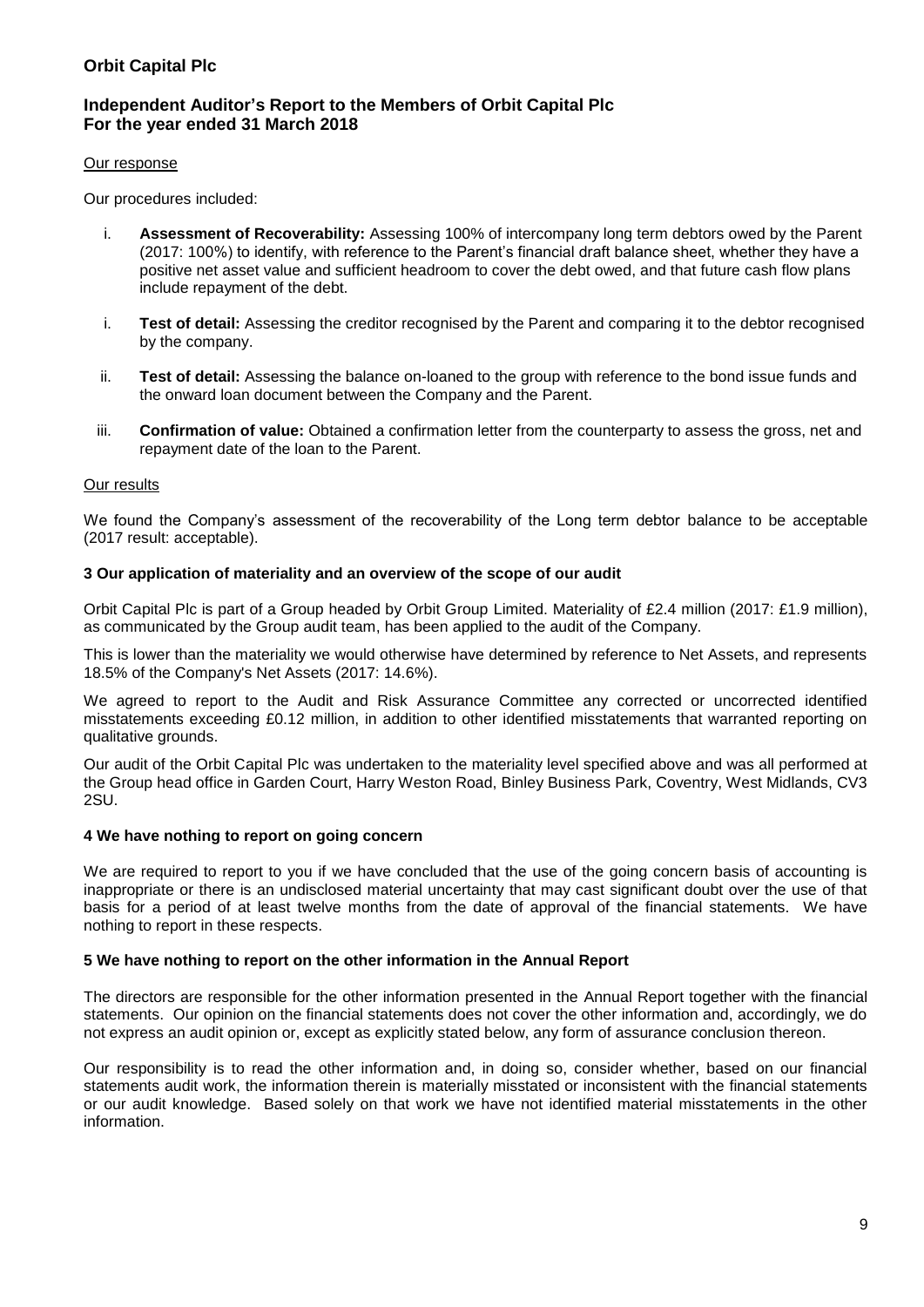## **Independent Auditor's Report to the Members of Orbit Capital Plc For the year ended 31 March 2018**

## *Strategic report and directors' report*

Based solely on our work on the other information:

- we have not identified material misstatements in the strategic report and the directors' report;
- in our opinion the information given in those reports for the financial year is consistent with the financial statements; and
- in our opinion those reports have been prepared in accordance with the Companies Act 2006.

### **6 We have nothing to report on the other matters on which we are required to report by exception**

Under the Companies Act 2006, we are required to report to you if, in our opinion:

- adequate accounting records have not been kept by the Company, or returns adequate for our audit have not been received from branches not visited by us; or
- the financial statements are not in agreement with the accounting records and returns; or
- certain disclosures of directors' remuneration specified by law are not made; or
- we have not received all the information and explanations we require for our audit.

We have nothing to report in these respects.

## **7 Respective responsibilities**

#### *Directors' responsibilities*

As explained more fully in their statement set out on page 4, the Directors are responsible for: the preparation of the financial statements including being satisfied that they give a true and fair view; such internal control as they determine is necessary to enable the preparation of financial statements that are free from material misstatement, whether due to fraud or error; assessing the Company's ability to continue as a going concern, disclosing, as applicable, matters related to going concern; and using the going concern basis of accounting unless they either intend to liquidate the Company or to cease operations, or have no realistic alternative but to do so.

#### *Auditor's responsibilities*

Our objectives are to obtain reasonable assurance about whether the financial statements as a whole are free from material misstatement, whether due to fraud, other irregularities (see below), or error, and to issue our opinion in an auditor's report. Reasonable assurance is a high level of assurance, but does not guarantee that an audit conducted in accordance with ISAs (UK) will always detect a material misstatement when it exists. Misstatements can arise from fraud, other irregularities or error and are considered material if, individually or in aggregate, they could reasonably be expected to influence the economic decisions of users taken on the basis of the financial statements.

A fuller description of our responsibilities is provided on the FRC's website at [www.frc.org.uk/auditorsresponsibilities.](http://www.frc.org.uk/auditorsresponsibilities)

## *Irregularities – ability to detect*

We identified areas of laws and regulations that could reasonably be expected to have a material effect on the financial statements from our sector experience and through discussion with the directors and other management (as required by auditing standards), and from inspection of the Company's regulatory and legal correspondence.

We had regard to laws and regulations in areas that directly affect the financial statements including financial reporting (including related company legislation) and taxation legislation. We considered the extent of compliance with those laws and regulations as part of our procedures on the related financial statement items.

In addition we considered the impact of laws and regulations in the specific areas of health and safety, antibribery, employment law, regulatory capital and liquidity and certain aspects of company legislation recognising the financial and regulated nature of the group's activities and its legal form. With the exception of any known or possible non-compliance, and as required by auditing standards, our work in respect of these was limited to enquiry of the directors and other management and inspection of regulatory and legal correspondence. We considered the effect of any known or possible non-compliance in these areas as part of our procedures on the related financial statement items. Further detail in respect of the recoverability of long term debtors is set out in the key audit matter disclosures in section 2 of this report.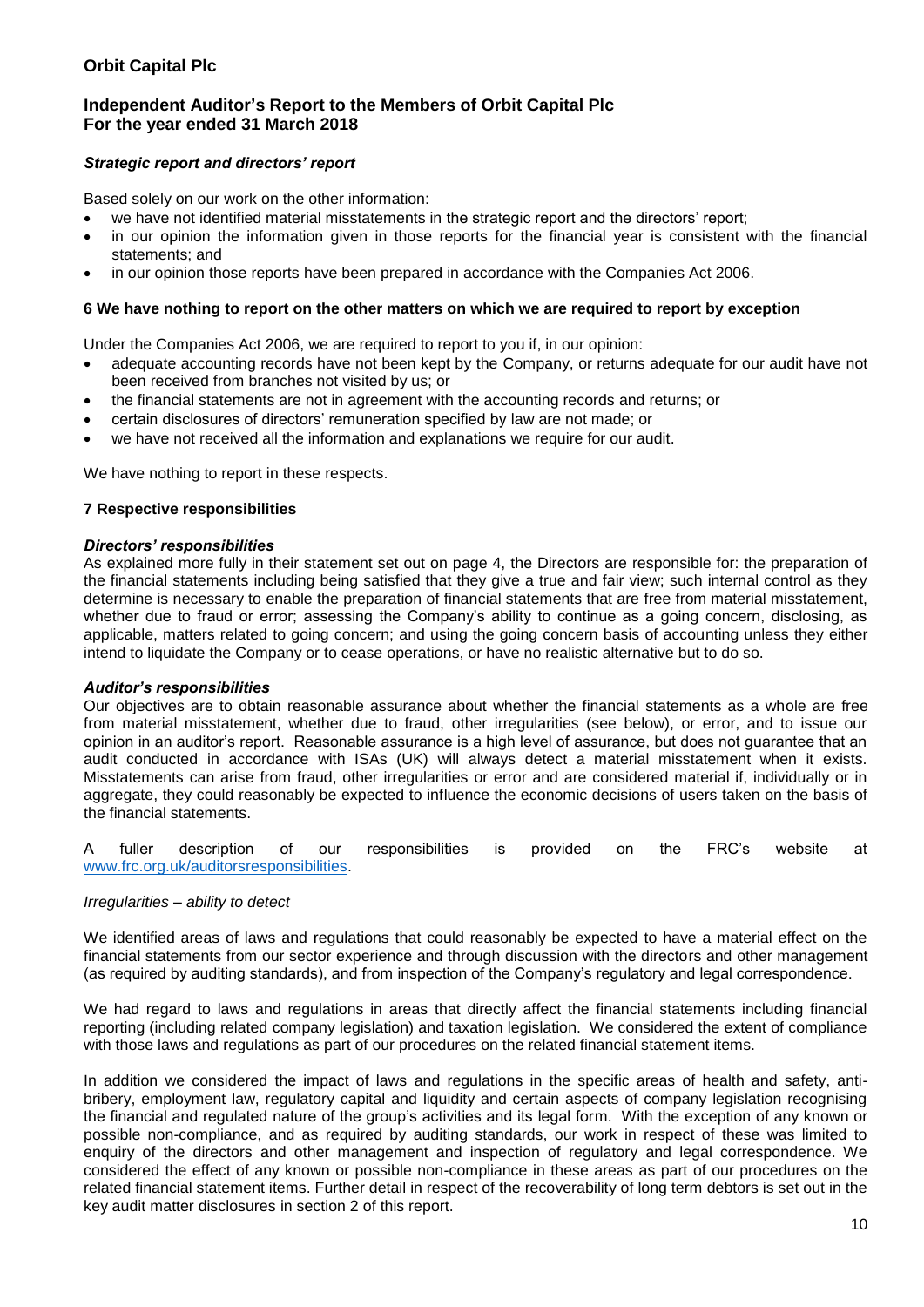## **Independent Auditor's Report to the Members of Orbit Capital Plc For the year ended 31 March 2018**

We communicated identified laws and regulations throughout our team and remained alert to any indications of non-compliance throughout the audit. This included communication from the group to component audit teams of relevant laws and regulations identified at group level, with a request to report on any indications of potential existence of non-compliance with relevant laws and regulations (irregularities) in these areas, or other areas directly identified by the component team.

As with any audit, there remained a higher risk of non-detection of non-compliance with relevant laws and regulations (irregularities), as these may involve collusion, forgery, intentional omissions, misrepresentations, or the override of internal controls.

#### **8 The purpose of our audit work and to whom we owe our responsibilities**

This report is made solely to the Company's members, as a body, in accordance with Chapter 3 of Part 16 of the Companies Act 2006. Our audit work has been undertaken so that we might state to the Company's members those matters we are required to state to them in an auditor's report and for no other purpose. To the fullest extent permitted by law, we do not accept or assume responsibility to anyone other than the Company and the Company's members, as a body, for our audit work, for this report, or for the opinions we have formed.

Sarah Brown (Senior Statutory Auditor) **for and on behalf of KPMG LLP, Statutory Auditor**  *Chartered Accountants*  One Snowhill Snow Hill Queensway Birmingham B4 6GH

2 August 2018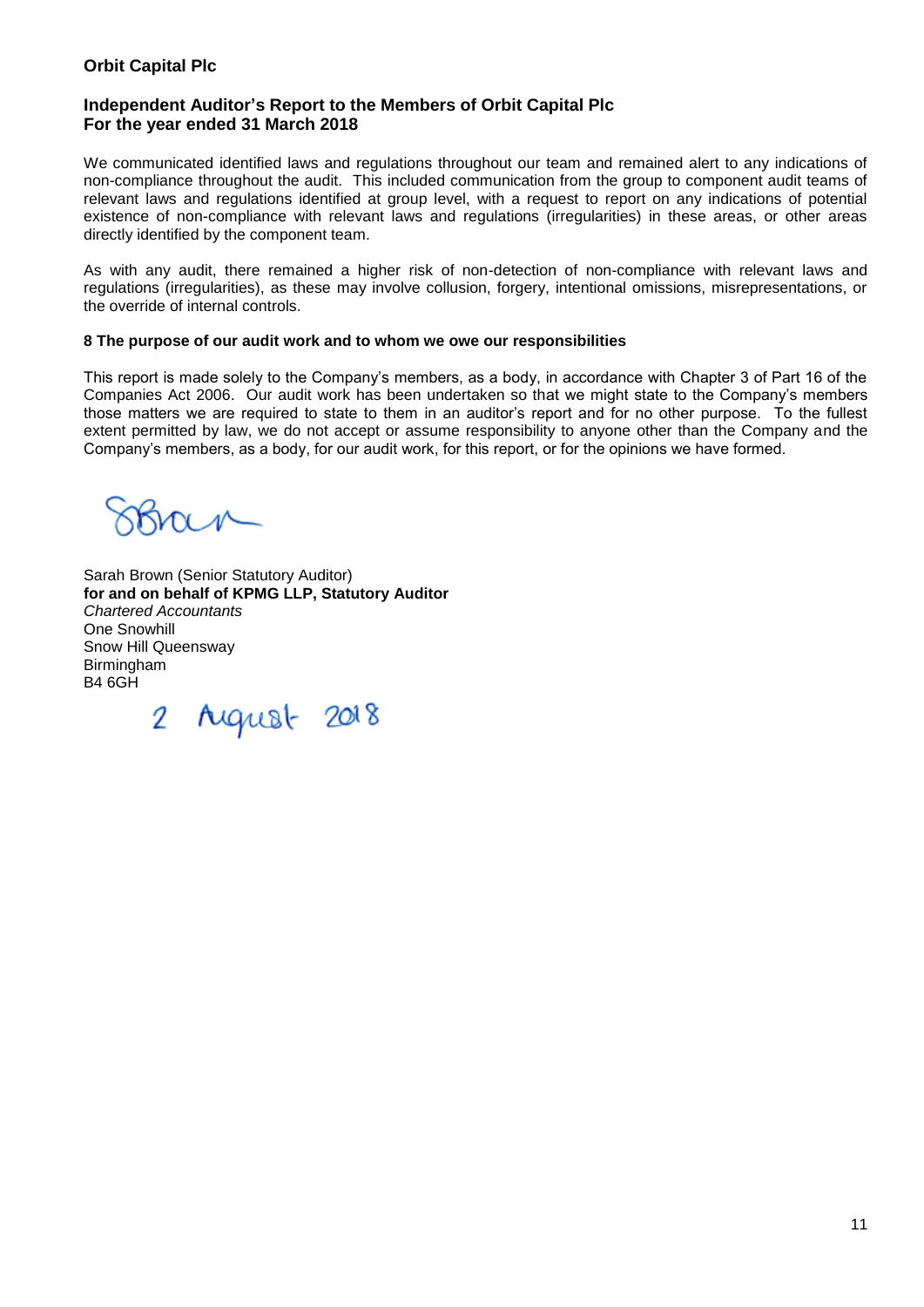# **Statement of Comprehensive Income**

# **For the year ended 31 March 2018**

|                                        | <b>Note</b> | 2018<br>£000 | 2017<br>£000 |
|----------------------------------------|-------------|--------------|--------------|
| Operating costs                        | 2           | (366)        | (141)        |
| Other income                           | 3           | 366          | 141          |
| <b>Operating profit</b>                |             |              |              |
| Interest receivable and similar income | 6           | 8,750        | 8,106        |
| Interest payable and similar charges   |             | (8,750)      | (8, 106)     |
| <b>Profit before tax</b>               |             |              |              |
| Tax on profit on ordinary activities   |             |              |              |
| Profit for the financial year          |             |              |              |

All activities commenced in the period and derive from continuing operations. There are no recognised gains or losses other than those included in the above and therefore no movements in other comprehensive income to disclose.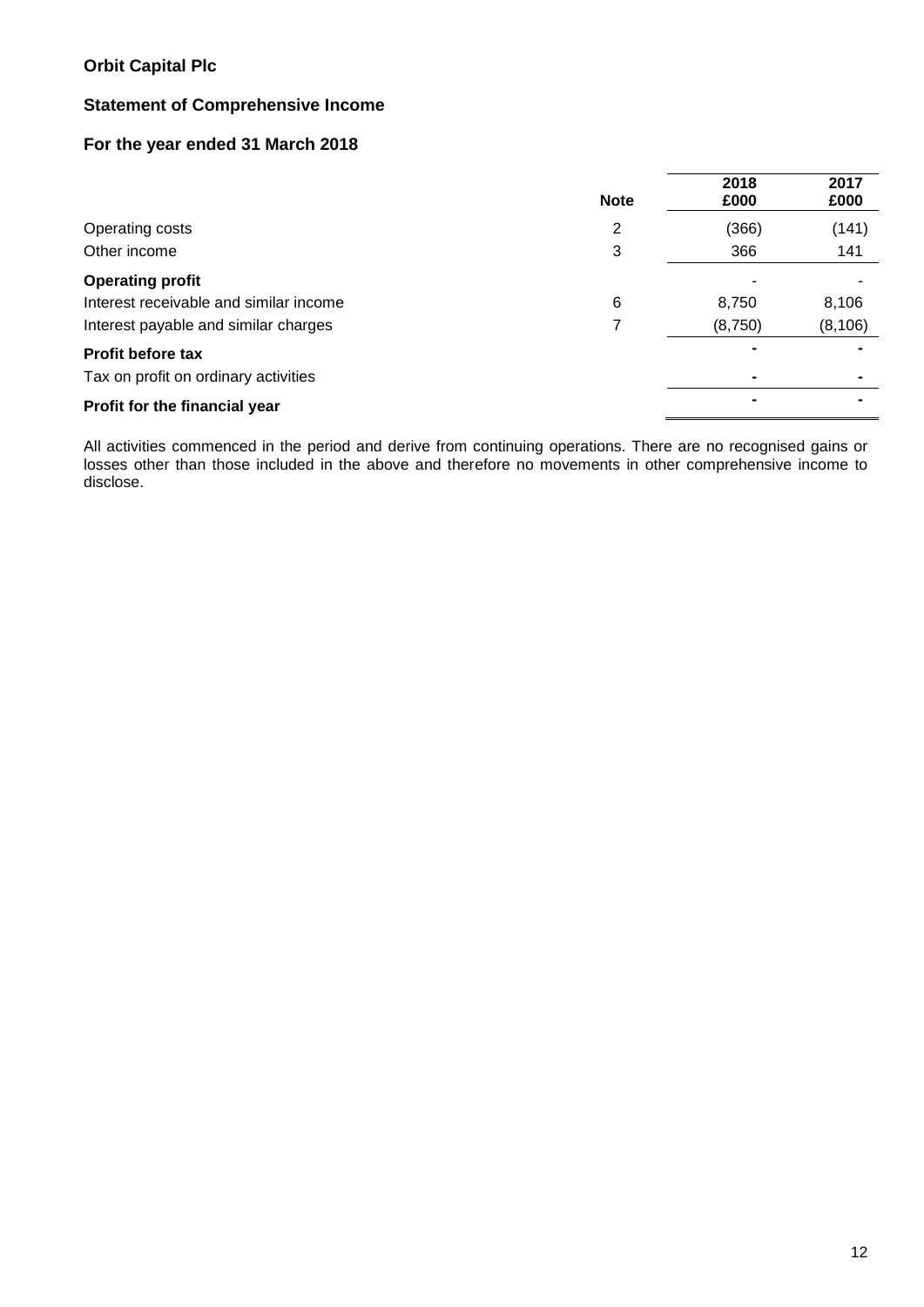# **Statement of Financial Position**

## **As at 31 March 2018**

|                                                                                | <b>Note</b> | 2018<br>£000 | 2017<br>£000 |
|--------------------------------------------------------------------------------|-------------|--------------|--------------|
| Debtors: amounts falling due after more than one year<br><b>Current assets</b> | 8           | 249,326      | 249,326      |
| <b>Debtors</b>                                                                 | 8           | 170          | 409          |
| Cash at bank and in hand                                                       | 9           | 13           | 13           |
|                                                                                |             | 183          | 422          |
| Creditors: amounts falling due within one year                                 | 10          | (1,009)      | (1,301)      |
| <b>Net current liabilities</b>                                                 |             | (826)        | (879)        |
| <b>Total assets less current liabilities</b>                                   |             | 248,500      | 248,447      |
| Creditors: amounts falling due after more than one year                        | 11          | (248, 487)   | (248, 434)   |
| <b>Net assets</b>                                                              |             | 13           | 13           |
| <b>Capital and reserves</b>                                                    |             |              |              |
| Called up share capital                                                        | 13          | 13           | 13           |
| Profit and loss account                                                        |             |              |              |
| <b>Total funds</b>                                                             |             | 13           | 13           |

The financial statements were approved by the Board of directors and signed on its behalf by:

 $\mathbb{R}^2$ 

**David Weaver Orbit Capital plc Chair**

**2 July 2018**

Company Registration Number 09402193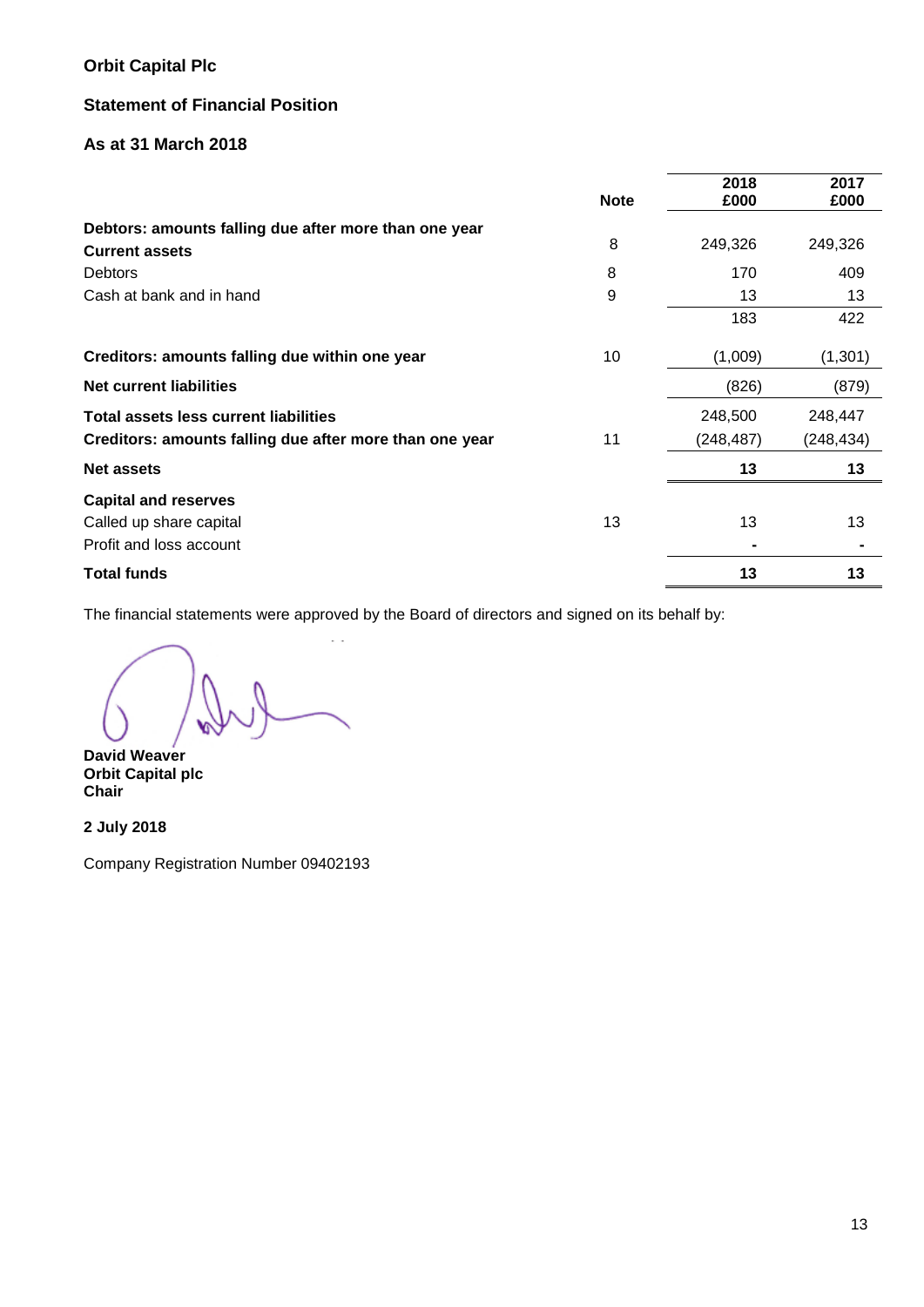# **Cash Flow Statement**

# **For the year ended 31 March 2018**

|                                                  | <b>Note</b> | 2018<br>£000 | 2017<br>£000 |
|--------------------------------------------------|-------------|--------------|--------------|
| Cash flows from operating activities             |             |              |              |
| Profit for the year                              |             |              |              |
| Adjustments for:                                 |             |              |              |
| Interest receivable and similar income           | 6           | 8,750        | 8,106        |
| Interest payable and similar charges             |             | (8,750)      | (8, 106)     |
| Decrease/(increase) in trade and other debtors   | 8           | 239          | (53, 875)    |
| (Decrease)/increase in trade and other creditors | 10 & 11     | (239)        | 53,875       |
| Net cash from operating activities               |             |              |              |
| Cash flows from financing activities             |             |              |              |
| Net cash from financing activities               |             |              |              |
| Net increase in cash and cash equivalents        |             |              |              |
| Cash and cash equivalents at 1 April 2017        |             | 13           | 13           |
| Cash and cash equivalents at 31 March 2018       |             | 13           | 13           |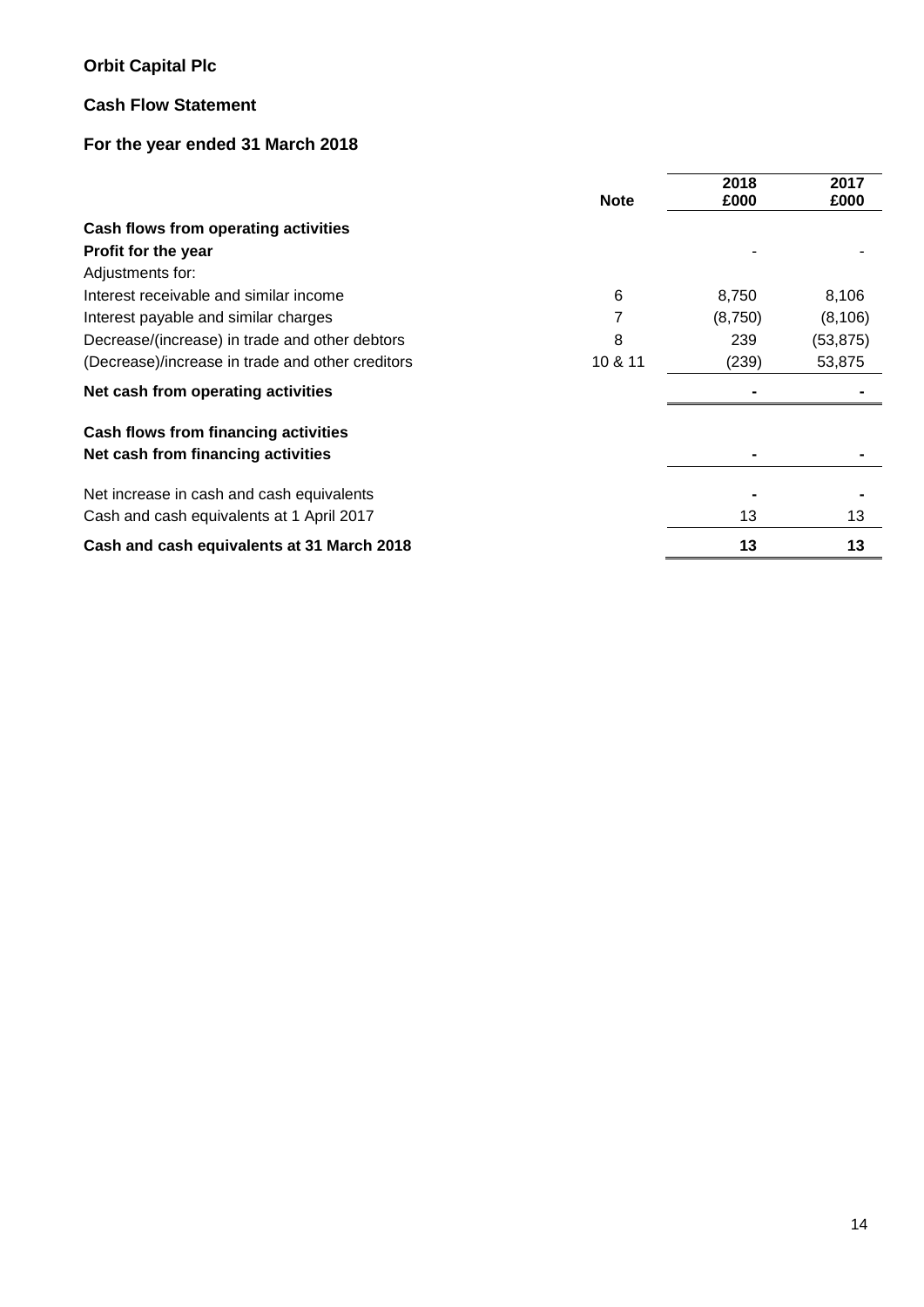## **Notes to the Financial Statements**

## **For the year ended 31 March 2018**

### 1. **Accounting policies**

#### **Basis of accounting**

These financial statements were prepared in accordance with Financial Reporting Standard 102. The Financial Reporting Standard applicable in the UK and Republic of Ireland ("FRS 102").

The presentation currency of these financial statements is sterling. All amounts in the financial statements have been rounded to the nearest £1,000.

There have been no key estimates or judgements made which may materially affect the financial statements.

The principal accounting policies, which have been consistently applied unless otherwise stated throughout the year, are set out below.

Orbit Capital Plc has taken the exemption of not to disclose related party transactions under FRS 102, and no other exemptions have been taken.

## **Going concern**

The financial statements are prepared on a going concern basis.

Orbit Capital Plc was established as a vehicle for issuance of public bonds on behalf of Orbit Group for the purpose of on-lending to the operating associations. An intra group loan agreement has been entered into by all of the associations which provide a commitment to Orbit Capital to pay interest on intra group loans. The board confirms that the company has adequate resources to continue in operational existence for the foreseeable future. The company also has the continued support of its parent, Orbit Group Limited. Accordingly the company adopts the going concern basis in its financial statements.

## **Premiums and discounts**

In accordance with the company's principal activities it undertakes the issuance of bonds. Where such issuance results in a premium or a discount over or under par these are amortised over the life of the bond. The bonds are held at amortised cost in the financial statements.

## **Operating costs**

Operating costs represent fees incurred in the year and amortised following the issue of the bond.

#### **Other income**

Other income comprises costs recharged to the operating associations.

#### **Taxation**

Current tax, including UK corporation tax and foreign tax, is provided at amounts expected to be paid (or recovered) using the tax rates and laws that have been enacted by the statement of financial position date.

Deferred tax is provided in full, at the tax rates that are expected to apply to the period when the asset is realised or the liability is settled, on timing differences that result in an obligation at the statement of financial position date to pay more tax, or a right to pay less tax, at a future date at rates expected to apply when they crystallise based on current taxes and law. Timing differences arise from inclusion of items of income and expenditure in tax computations different from those in which they are included in the financial statements.

Deferred tax assets are recognised to the extent that it is regarded as more likely than not they will be recovered. Deferred tax assets and liabilities are not discounted.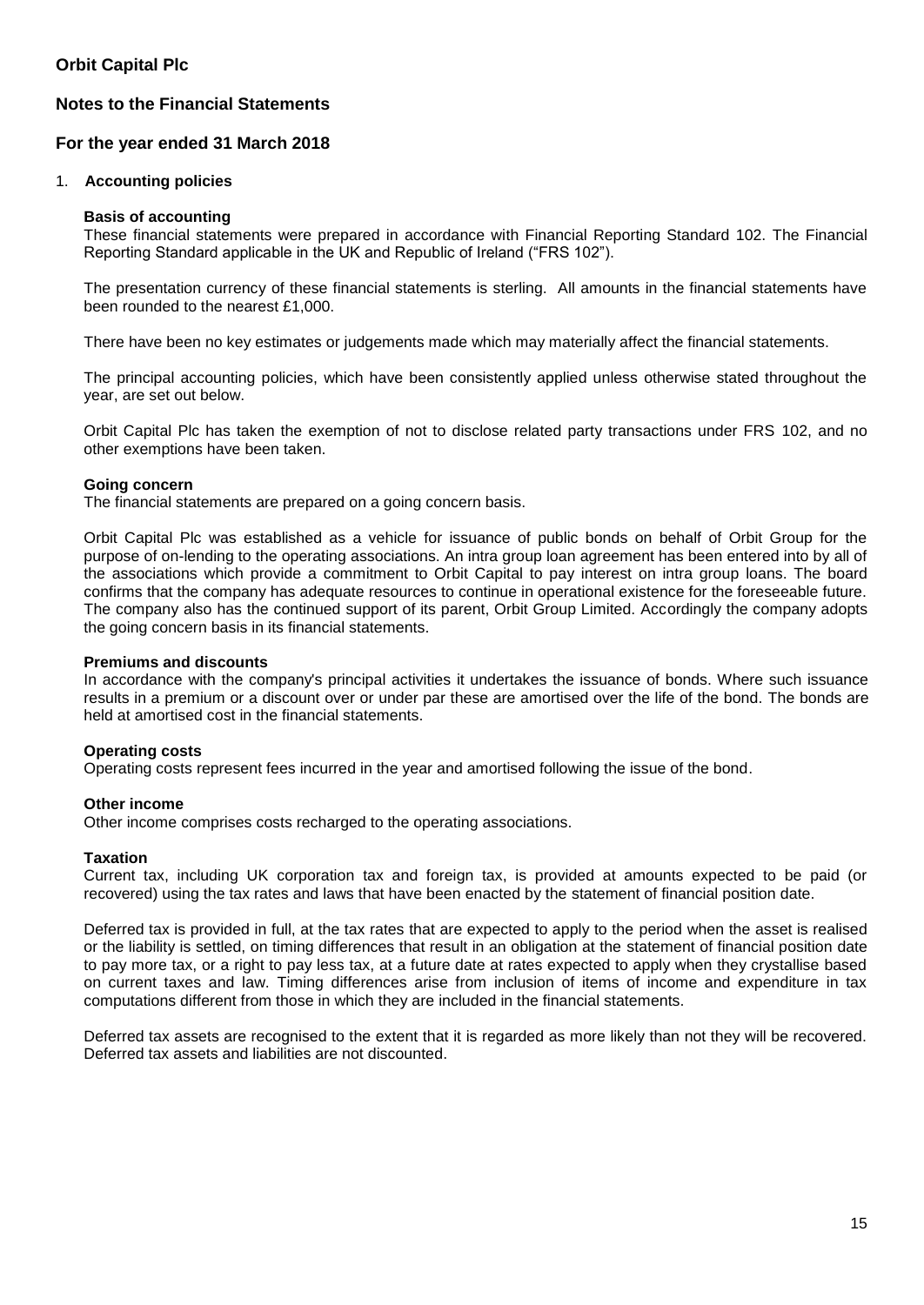## **Notes to the Financial Statements**

# **For the year ended 31 March 2018**

## **2. Operating costs**

| 2017<br>£000 |  |
|--------------|--|
| 141          |  |
|              |  |

## **3. Other income**

|                                  | 2018 | 2017 |
|----------------------------------|------|------|
|                                  | £000 | £000 |
| Fees due from group undertakings | 366  | 141  |

## **4. Directors' and executive officers' emoluments**

Directors' remuneration and expenses are borne by other group entities.

The company has no employees.

# **5. Expenses and auditor's remuneration**

|                                     | 2018 | 2017 |
|-------------------------------------|------|------|
|                                     | £000 | £000 |
| <b>Auditor's remuneration:</b>      |      |      |
| Audit of these financial statements |      |      |
|                                     |      |      |

## **6. Interest receivable and similar income**

|                                                | 2018  | 2017  |
|------------------------------------------------|-------|-------|
|                                                | £000  | £000  |
| Loan interest received from group undertakings | 8.750 | 8.106 |

## **7. Interest payable and similar charges**

|                       | 2018  | 2017  |
|-----------------------|-------|-------|
|                       | £000  | £000  |
| Bond interest payable | 8.750 | 8,106 |
|                       |       |       |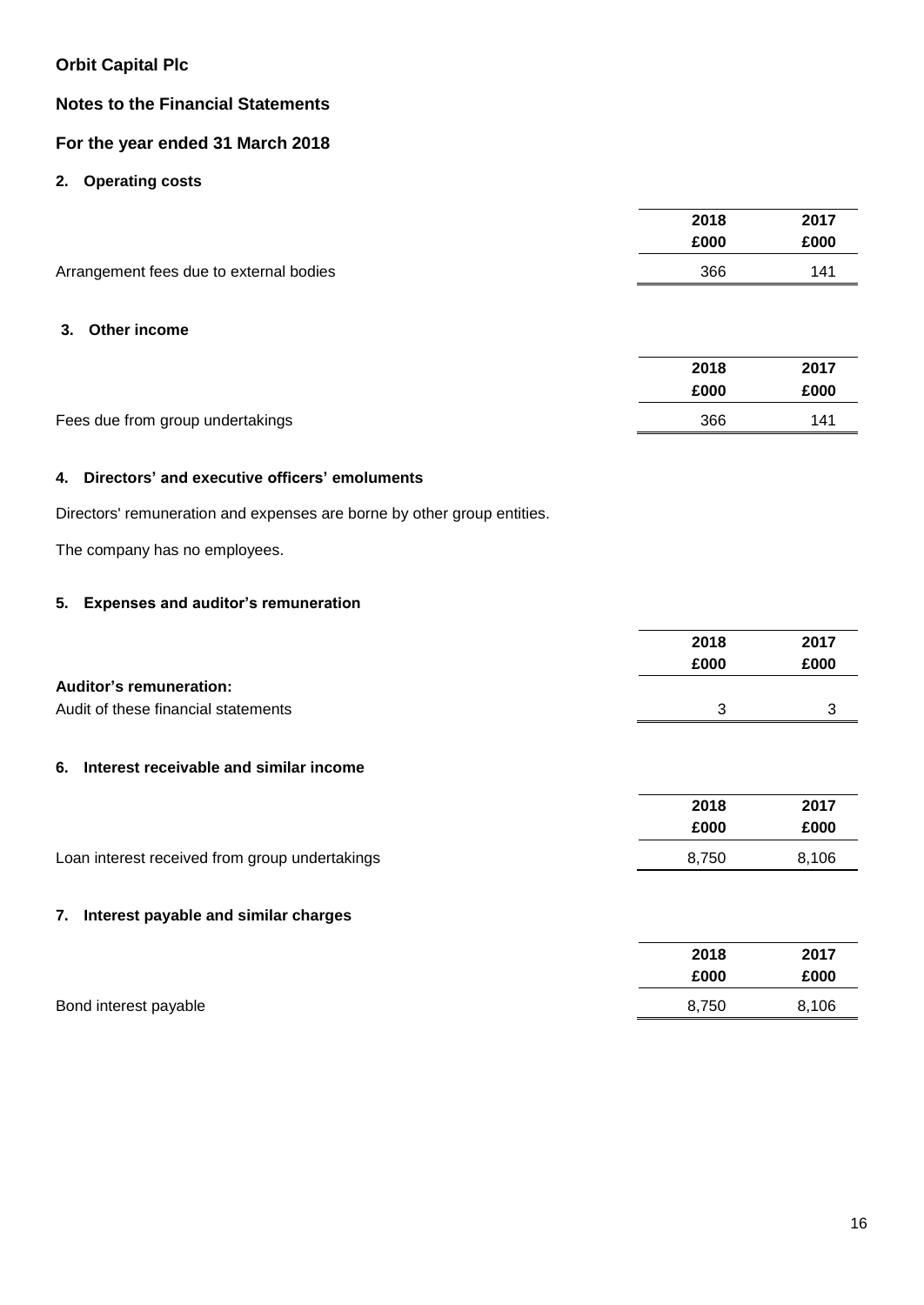# **Notes to the Financial Statements**

# **For the year ended 31 March 2018**

**8. Debtors**

|                                                             | 2018    | 2017    |
|-------------------------------------------------------------|---------|---------|
|                                                             | £000    | £000    |
| Amounts owed by group undertakings:                         |         |         |
| Due within one year                                         | 170     | 409     |
| Due after more than one year                                | 249,326 | 249,326 |
|                                                             | 249,496 | 249,735 |
|                                                             |         |         |
| <b>Cash and cash equivalents</b><br>9.                      |         |         |
|                                                             | 2018    | 2017    |
|                                                             | £000    | £000    |
| Cash at bank and in hand                                    | 13      | 13      |
| 10. Creditors: amounts falling due within one year          |         |         |
|                                                             | 2018    | 2017    |
|                                                             | £000    | £000    |
| Amounts due to group undertakings                           | 719     | 1,111   |
| Other creditors                                             | 113     |         |
| Accruals and deferred income                                | 177     | 190     |
| <b>Total</b>                                                | 1,009   | 1,301   |
|                                                             |         |         |
| 11. Creditors: amounts falling due after more than one year |         |         |
|                                                             | 2018    | 2017    |
|                                                             | £000    | £000    |
|                                                             |         |         |

| <b>Bonds</b>                          | 250,000 | 250,000 |
|---------------------------------------|---------|---------|
| Less issue price discount             | (3.544) | (3,676) |
| Add retained bond issue price premium | 3.737   | 3,876   |
| Less deferred bond arrangement fees   | (1.706) | (1,766) |
| <b>Total</b>                          | 248.487 | 248,434 |

## **Bonds**

The bonds are secured by a first fixed charge on properties owned by the Group.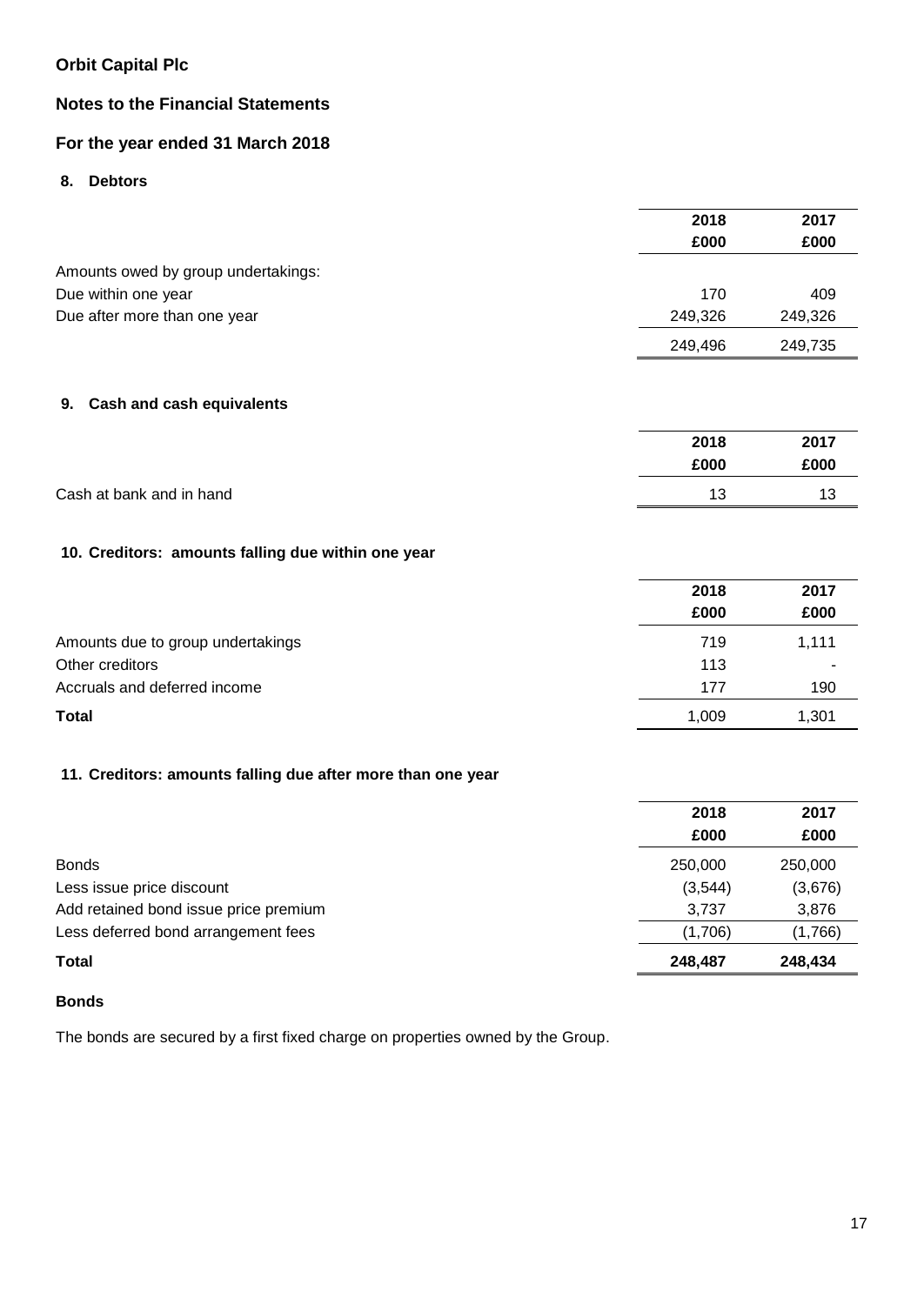## **Notes to the Financial Statements**

## **For the year ended 31 March 2018**

## **12. Financial instruments**

### **Fair value of financial instruments**

The fair values of all financial assets and liabilities by class together with their carrying amounts shown in the statement of financial position are as follows:

|                                                  | 2018        |         | 2017        |         |
|--------------------------------------------------|-------------|---------|-------------|---------|
|                                                  | <b>Book</b> | Fair    | <b>Book</b> | Fair    |
|                                                  | value       | value   | value       | value   |
| Financial liabilities measured at amortised cost | £'000       | £'000   | £'000       | £'000   |
| Secured bonds                                    | 250,000     | 286.793 | 250,000     | 291,327 |

The fair value of trade and other receivables is estimated as the present value of future cash flows, discounted at the market rate of interest at the balance sheet date if the effect is material.

Orbit Capital Plc has no financial instruments measured at fair value so fair value hierarchy disclosure requirements do not apply. All financial assets held by the company (loans and receivables) qualify to be held at amortised cost, therefore the requirement to disclose the effect of changing the inputs in calculation of fair values is not considered applicable.

At 31 March 2018, the fair value of the company's long term debt was £286,793,000 (2017: £291,327,000).

The fair value of financial liabilities is estimated at present value of future cash flows, discounted at the market rate of interest at the statement of financial position date if the effect is material.

#### **Financial risk management**

The company's operations expose it to a variety of financial risks. The group has in place a risk management programme that seeks to limit the adverse effects on the financial performance of the company and group by monitoring levels of debt finance and related finance costs. The key risks are as follows:

#### *Interest rate risk*

At 31 March 2018, 100% of the company's debt was on fixed rate terms (2017: 100%). There is no intention to repay any debt prior to maturity; therefore any movement in the market value of debt due to changes in interest rates is not deemed material to the ongoing operations of the company.

#### *Liquidity risk*

The company actively lends the full amount of the loans it has itself borrowed, thus the entity has assets to fully offset its liabilities and interest receivable to offset its interest payable.

#### *Credit risk*

The liabilities to bond holders are secured by a legal charge over property assets owned by the associations with a value in excess of total borrowings. The associations have entered into a guarantee with the company over future interest payments and the property security. The carrying amount of the bond represents the maximum value exposed to credit risk. At the end of the financial year the credit rating of A2, with a stable outlook, from Moody's remained in place. This was updated to negative outlook on 31 May 2018.